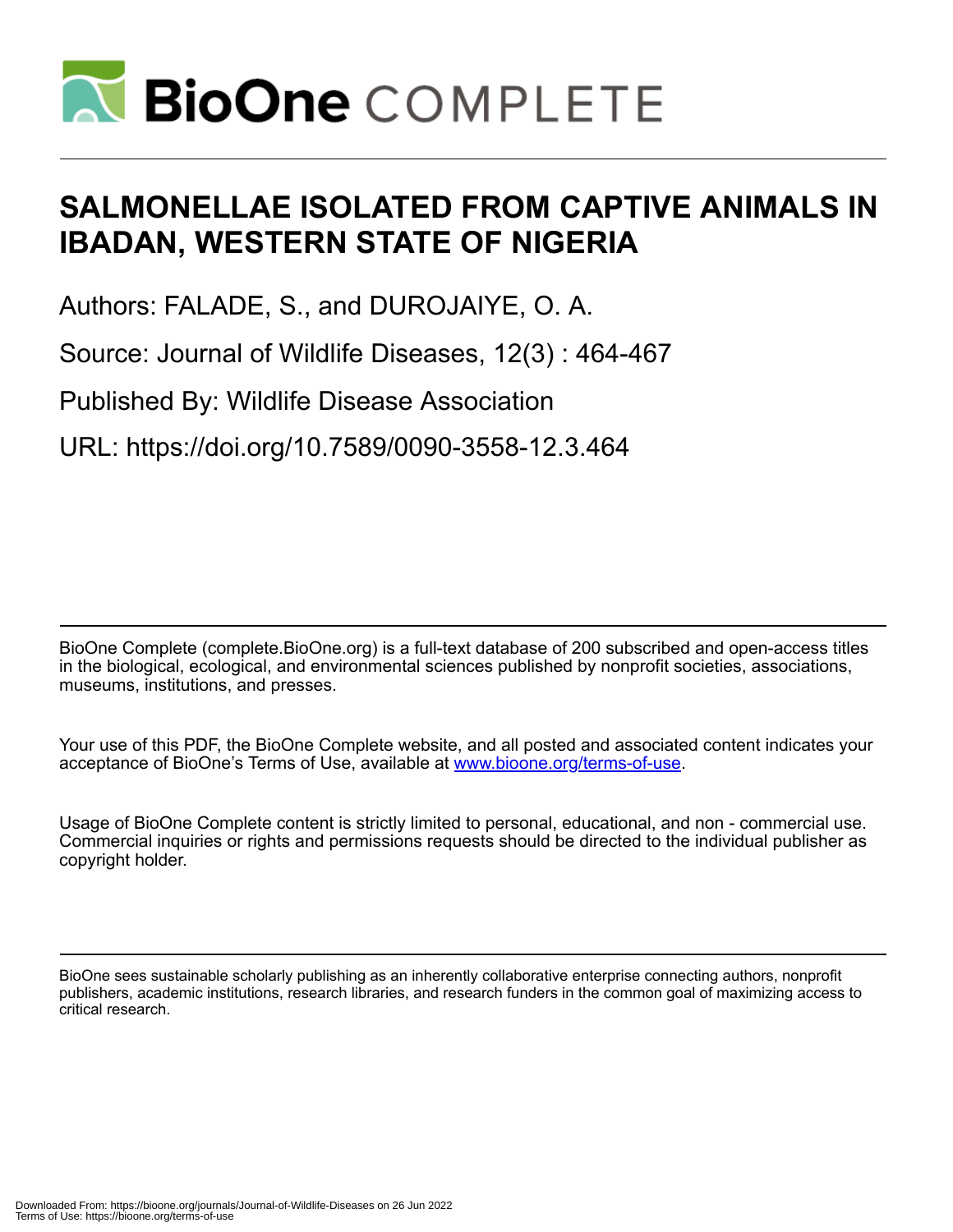# **SALMONELLAE ISOLATED FROM CAPTIVE ANIMALS IN IBADAN, WESTERN STATE OF NIGERIA**

S. FALADE and **0. A. DUROJAIYE,** Department of Veterinary Pathology, University of Ibadan, Nigeria

*Abstract:* Six serotypes of salmonellae, *Salmonella offa, S. glostrup, S. wimborne, S. dublin, S. saint-paul* and *S. webnidge* were isolated from captive wild animals in Ibadan, Western State of Nigeria. *S. wimborne* and *S. glostrup* are reported for the first time in Nigeria. All strains were sensitive to nitrofurantoin (200 mcg) and chloramphenical (10 mcg) but there was marked resistance to sulphafurazole (100 mcg) and penicillin (1.5 units).

#### **INTRODUCTION**

*Salmonella* infections have been re ported in captive wild animals by several workers, including Debbie,<sup>6</sup> Locke et al.<sup>12,13</sup> Jackson,<sup>10</sup> Jackson,<sup>11</sup> Otis and Behler,<sup>14</sup> Cornelius<sup>5</sup> and Taylor.<sup>16</sup> Although a few diseases have been reported from captive wild animals in Nigeria<sup>7,8,9</sup> there are no published reports on salmonellae. Ojo (personal communication) isolated *S. aba* and *S. takoradi* from a lizard and dead baby elephants, respectively, at the University of Ibadan Zoo. Also, Olufemi and Etukudo (personal communication) isolated *C. typhimurium* from a healthy monkey and gorilla at the Zoo.

Records obtained from the State Veterinary Investigation Laboratory, Ibadan, of cases of unexplained diarrhoea among captive animals at Agodi Gardens prompted a bacteriology survey. Also, animals at the University of Ibadan Zoological Gardens were included in the survey. This article reports the isolation of six salmonella serotypes from these sources.

#### **MATERIALS AND METHODS**

Fecal samples were collected from 20 animals at Agodi Gardens and from 21 apparently normal animals at the University Zoological Gardens. One gram of each fecal sample was inoculated into 10 ml of selenite broth and incubated for 24-48 hrs, followed by subculturing onto desoxycholate citrate agar (DCA). After further incubation for 24 hrs, *Salmonella*like colonies were subcultured onto Mac-Conkey agar medium. Non-lactose fermenting colonies were isolated and subcultured onto nutrient agar slants. All isolates were tested by the slide agglutination method using *Salmonella* polyvalent '0' and 'H' antisera Welcome Batch K 0838 and K 0432, respectively. Those positive were later sent to Dr. B. Rowe, Director, Salmonella/Shigella Reference Laboratory, Colindale, U.K. for com plete identification.

Disc antibiotic sensitivity tests to eight chemotherapeutic agents were performed on 24 hr blood agar culture of each *Salmonella* isolate. An organism was con sidered sensitive when there was a clear zone of inhibition around the antibiotic discs.

# **RESULTS**

Salmonellae (subgenus I) were isolated from 6 of 20 animals at Agodi Gardens and 2 of 21 animals at the University of Ibadan Zoo (Table I). All strains were sensitive to nitrofurantoin (200 mcg) and chloramphenicol (10 mcg) but there was marked resistance to sulphafurazole (100 mcg) and penicillin (1.5 units) (Table 2).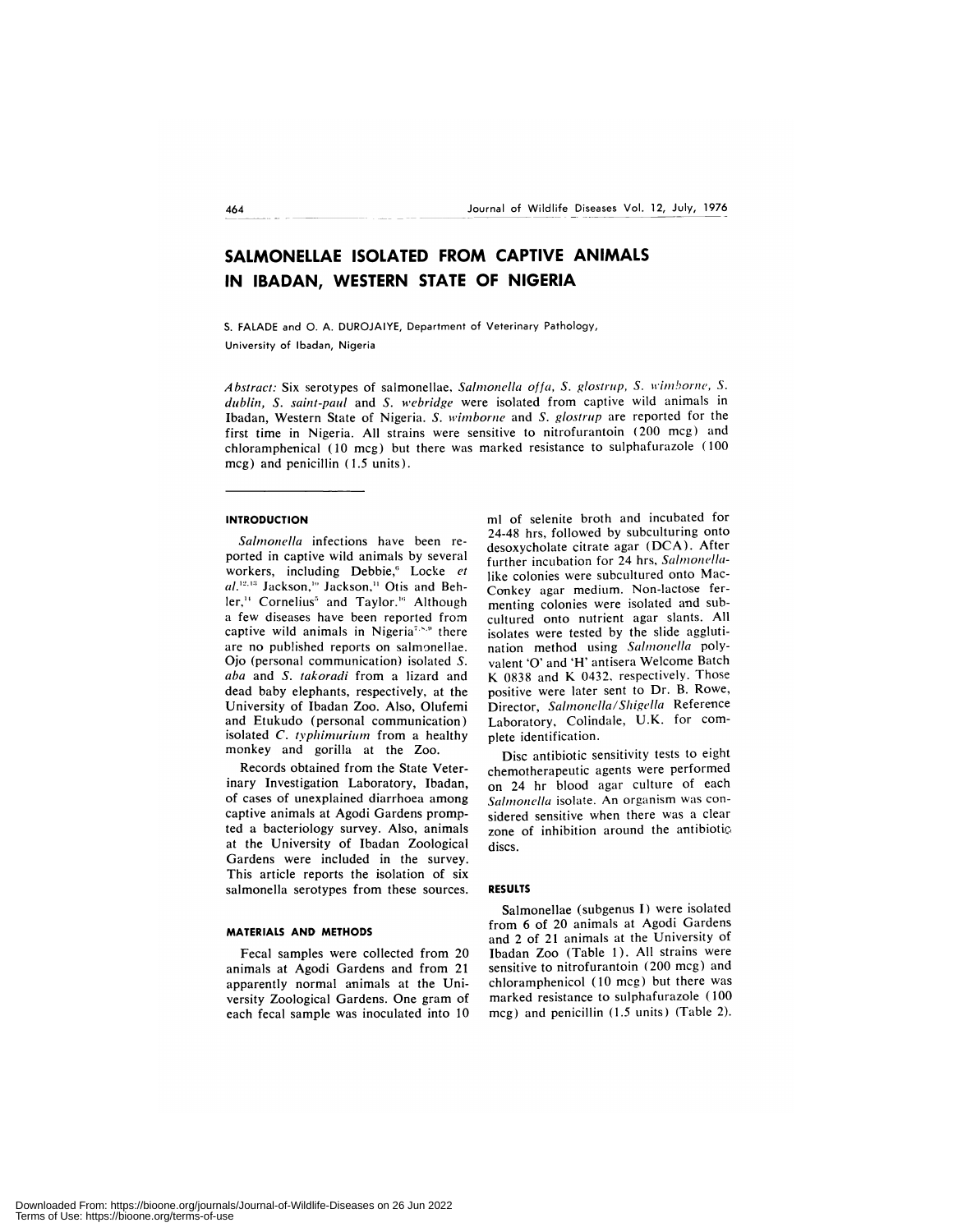TABLE 1. Salmonella species and animals from which they were isolated.

| <b>AGODI GARDENS</b>      |                             |                                  |  |  |  |  |  |
|---------------------------|-----------------------------|----------------------------------|--|--|--|--|--|
| Putty-nosed monkey        | Cercopithecus nictitans     | $S.$ weybridge 3, 10:d: $Z6$     |  |  |  |  |  |
| Green monkey              | Cercopithecus aethiops      | $S.$ weybridge 3, 10:d: $Z6$     |  |  |  |  |  |
| Patas monkey              | Erythrocebus patas          | S. offa $41:Z38$ :-              |  |  |  |  |  |
| Baboon                    | Papio anubis                | S. saint-paul 4, 12:e,h:1, 2     |  |  |  |  |  |
| Marsh Mongoose            | Atilax paludinosus          | S. saint-paul 4, 12:e,h:1, 2     |  |  |  |  |  |
| Civet cat                 | Vivera civetta              | S. glostrup 6, 8:Z10:e,n,Z15     |  |  |  |  |  |
| White Rat                 | Rattus norwegicus           | None                             |  |  |  |  |  |
| Crowned crane             | Balearica pavonina          | None                             |  |  |  |  |  |
| Peacock                   | Pavo cristatus              | None                             |  |  |  |  |  |
| Lion                      | Panthera leo                | None                             |  |  |  |  |  |
| Duiker                    | Cephalophus rufilatus       | None                             |  |  |  |  |  |
| Hyaena                    | Crocuta crocuta             | None                             |  |  |  |  |  |
| White-faced duck          | Dendrocygna viduata         | None                             |  |  |  |  |  |
| Savanah Duck              | Anseriformes sp.            | None                             |  |  |  |  |  |
| Owl                       | Athene brama                | None                             |  |  |  |  |  |
| Jackal                    | Canis mesomelas             | None                             |  |  |  |  |  |
| Grey Heron                | Ardea cinerea               | None                             |  |  |  |  |  |
| Tortoise                  | Kinixys homeana             | None                             |  |  |  |  |  |
| <b>Crested Porcupine</b>  | Hystrix cristata            | None                             |  |  |  |  |  |
| W. Africa ground squirrel | Xerus erythropus            | None                             |  |  |  |  |  |
|                           | UNIVERSITY OF IBADAN ZOO    |                                  |  |  |  |  |  |
| Hyaena                    | Crocuta crocuta             | S. wimborne 3, 10:k:1,2<br>and   |  |  |  |  |  |
|                           |                             | <i>S. dublin</i> $1,9,12:g,p$ :- |  |  |  |  |  |
| Aviary                    | Sagitarius serpentarius     | S. wimborne 3, 10:K:1,2          |  |  |  |  |  |
| Baboon (3)                | Papio anubis                | None                             |  |  |  |  |  |
| Lion $(2)$                | Panthera leo                | None                             |  |  |  |  |  |
| Mangobey                  | Cercocebus torquatus        | None                             |  |  |  |  |  |
| Putty-nosed monkey        | Cercopithicus nictitans     | None                             |  |  |  |  |  |
| Patas monkey (2)          | Erythrocepus patas          | None                             |  |  |  |  |  |
| Red-bellied monkey        | Cercopithecus erythrogaster | None                             |  |  |  |  |  |
| Rock Hyrax                | Procavia capensis           | None                             |  |  |  |  |  |
| Duiker (2)                | Cephalophus rufilatus       | None                             |  |  |  |  |  |
|                           | Cephalophus maxwelli        | None                             |  |  |  |  |  |
| Statunga                  | Tragelaphus spekei          | None                             |  |  |  |  |  |
| Elephant                  | Loxodonta africana          | None                             |  |  |  |  |  |
| Chimpanzee                | Pan troglodytes             | None                             |  |  |  |  |  |
| Gorilla                   | Gorilla gorilla             | None                             |  |  |  |  |  |
| Hyaena                    | Crocuta crocuta             | None                             |  |  |  |  |  |
| Tortoise                  | Kinixys beliana             | None                             |  |  |  |  |  |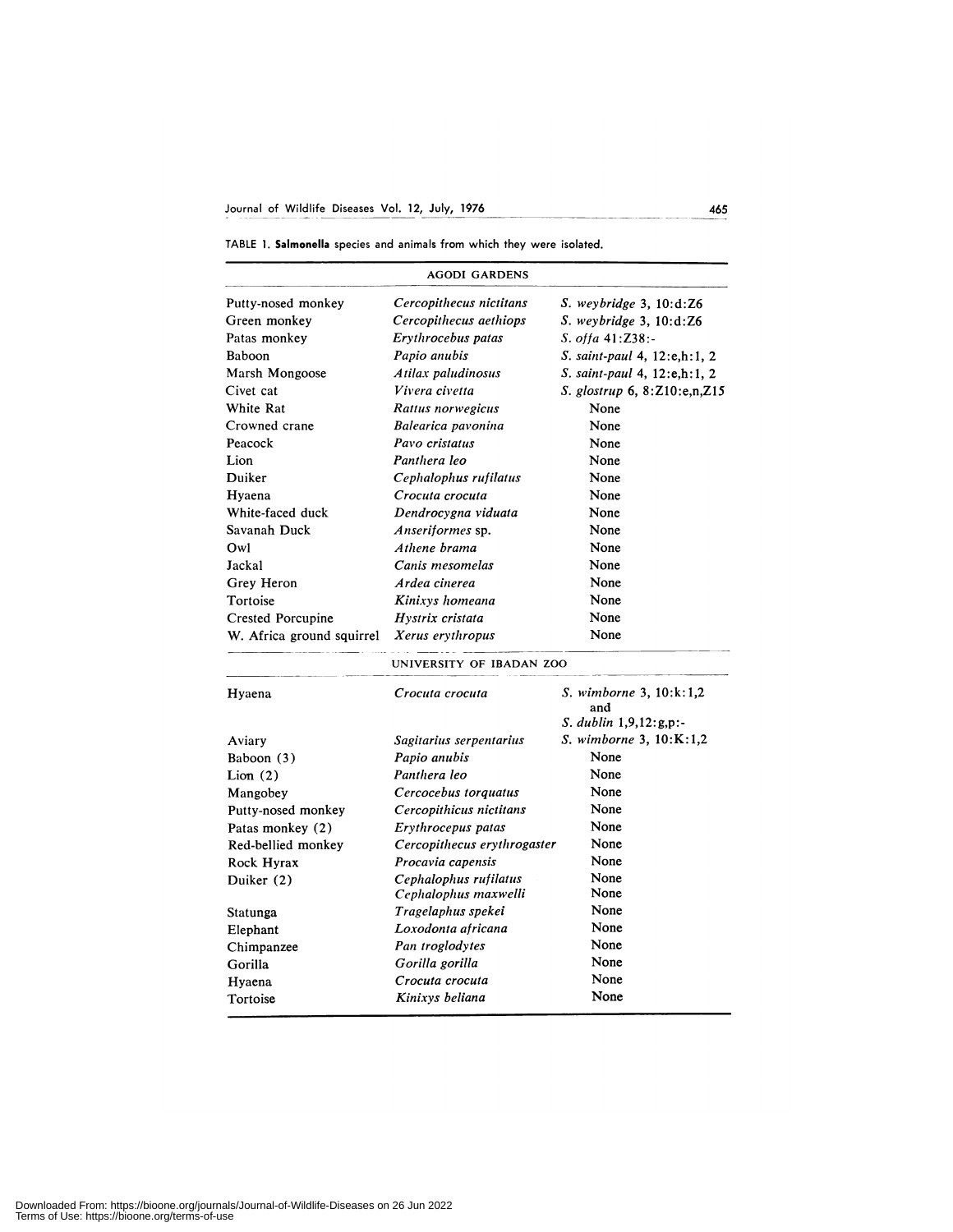TABLE 2. Disc Antibody Sensitivity Test,

|                                                                                      | weybridge<br>S, | otta<br>S.                                                  | saint-paul<br>S, | S. glostrup | wimborne<br>s, | S. dubin |
|--------------------------------------------------------------------------------------|-----------------|-------------------------------------------------------------|------------------|-------------|----------------|----------|
| Polymyxin B (100 mcg)                                                                |                 | Sensitive Resistant Sensitive Sensitive Sensitive Sensitive |                  |             |                |          |
| Terramycin (10 mcg)                                                                  |                 | Sensitive Sensitive Resistant Resistant Resistant Resistant |                  |             |                |          |
| Erythromycin (10 mcg)                                                                |                 | Sensitive Sensitive Resistant Resistant Resistant Resistant |                  |             |                |          |
| Chloramphenicol (10 mcg) Sensitive Sensitive Sensitive Sensitive Sensitive Sensitive |                 |                                                             |                  |             |                |          |
| Streptomycin (10 mcg)                                                                |                 | Sensitive Sensitive Resistant Resistant Resistant Sensitive |                  |             |                |          |
| Penicillin (1.5 units)                                                               |                 | Resistant Resistant Resistant Resistant Resistant Resistant |                  |             |                |          |
| Nitrofurantoin (200 mcg)                                                             |                 | Sensitive Sensitive Sensitive Sensitive Sensitive Sensitive |                  |             |                |          |
| Sulphafurazole (100 mcg)                                                             |                 | Resistant Resistant Resistant Resistant Resistant Resistant |                  |             |                |          |

### **DISCUSSION**

The fact that some of the serotypes isolated during this investigation have been reported in Nigeria indicate the complex epidemiology of salmonellosis. *S. saint-paul* was isolated from human feces, market meat, dead birds and pigs (Olufemi and Etukudo, personal com munication). So far only two strains of *S. weybridge* have been isolated from human feces. *S. dublin* has been isolated from humans, cattle, dog, and market meat.<sup>1,3,15</sup> S. offa was first isolated from

human feces in 1957<sup>2</sup> but has not been reported again.

According to Taylor,<sup>16</sup> factors such as adverse conditions, feeding habits, en vironment, natural behaviour and gut flora influence Salmonella infections in wildlife. While it could be assumed that *S. saint-paul, S. of/a, S. weybnidge* and *S. dublin* were acquired from contact with human beings and animals (it is common practice to feed the captive car nivores market meat), the source of *S. wimborne* and *S. glostrup* remains uncertain.

#### **Acknowledgements**

We are grateful to Mr. Bob Golding, Director of the Zoological Gardens. University of Ibadan. for his assistance in the collection of samples and to Dr. B. Rowe, Director, *Salmonella/ Shige!la* Reference Laboratory. Colindale. U.K. for his help in typing the isolates.

# **LITERATURE CITED**

- **1. COLLARD, P.** and R. SEN. 1956. Isolation of Salmonellae from cattle in Ibadan. W. Afr. med. J. 118-120.
- 2. **1959**. *Salmonella* isolated at Ibadan (Second Report: Strains isolated during 1957) W. Afr. Med. **J. 8: 114-116.**
- 3. . **1962.** Salmonellosis at Ibadan, Nigeria (Fifth Report: Strains isolated during 1956-1960). W. Afr. Med. **J. 106-112.**